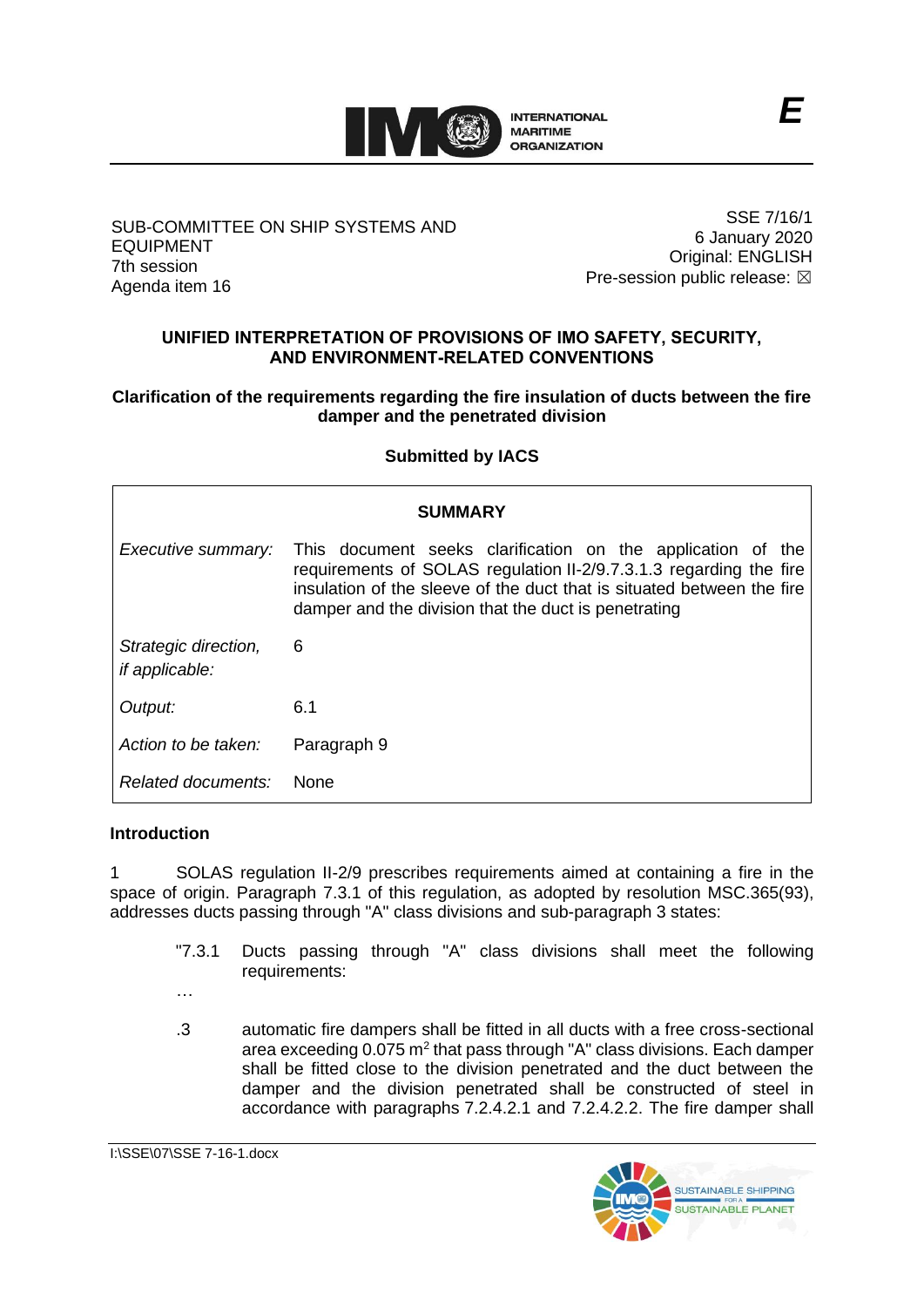operate automatically, but shall also be capable of being closed manually from both sides of the division. The damper shall be fitted with a visible indicator which shows the operating position of the damper. Fire dampers are not required, however, where ducts pass through spaces surrounded by "A" class divisions, without serving those spaces, provided those ducts have the same fire integrity as the divisions which they penetrate. A duct of cross-sectional area exceeding  $0.075$  m<sup>2</sup> shall not be divided into smaller ducts at the penetration of an "A" class division and then recombined into the original duct once through the division to avoid installing the damper required by this provision."

- 2 Paragraphs 7.2.4.2.1 and 7.2.4.2.2 of SOLAS regulation II-2/9 state:
	- "2.1 constructed of steel in accordance with paragraphs 7.2.4.1.1 and 7.2.4.1.2; and
	- 2.2 insulated to "A-60" class standard throughout the spaces they pass through, except for ducts that pass through spaces of category (9) or (10) as defined in paragraph 2.2.3.2.2."

## **Discussion**

3 SOLAS regulation II-2/9.7.3.1.3 prescribes requirements for ducts passing through "A" class division with a cross-sectional area exceeding  $0.075$  m<sup>2</sup> and addresses the fire insulation of the sleeve of the duct that is located between the fire damper and the division that the duct is penetrating. IACS considers that there could be three different understandings of the requirements regarding the provision of fire insulation of such arrangements, as follows:

- .1 **(Case 1) -** "A-60" class fire insulation of the duct is required for the sleeve located between the fire damper and the division, according to SOLAS regulation II-2/9.7.3.1.3 and II-2/9.7.2.4.2.2, regardless of the class of fire insulation of the division that the duct is penetrating, e.g. A-0, A-30 or A-60.
- .2 **(Case 2) -** "A-60" class fire insulation of the sleeve of the duct as described above, is not required in all cases. However, to prevent the spread of fire, this section of the duct shall be provided with fire insulation that has "at least" the same fire integrity as the division that the duct is penetrating.
- .3 **(Case 3) -** The fire insulation (including its class) of the sleeve of the duct located between the fire damper and the division, depends on the outcome of the fire test of the damper itself, performed in accordance with the requirements of the FTP Code, when the fire insulation of the arrangement is provided according to figure A1 of section AII of appendix 2 to part 3 of annex 1 to the FTP Code. If the fire damper has been successfully tested without "A-60" fire insulation during the test, it is not deemed necessary to provide "A-60" fire insulation on the sleeve of the duct located between the fire damper and the division that the duct is penetrating.

# **Additional considerations**

4 IACS notes that SOLAS regulation II-2/9.7.3.1, as adopted by resolution MSC.99(73), reads as follows: